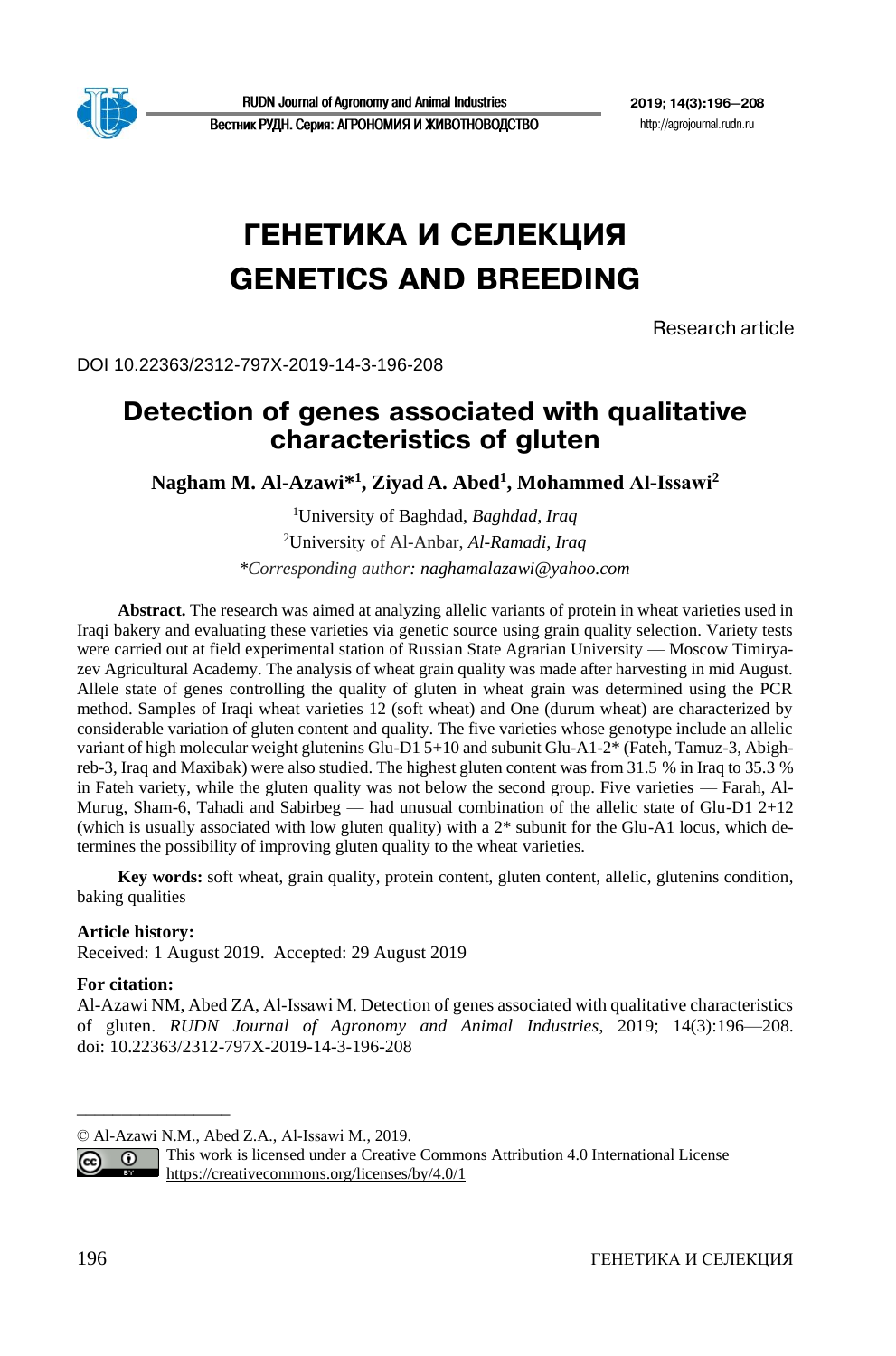#### Introduction

Republic of Iraq has long been known among wheat producers, since the time of Hammurabi and its Babylonian Empire. "Mesopotamia" (the land lies between two Rivers — the Tigris and the Euphrates) was the most productive part of the world in terms of wheat yields. However, The Republic of Iraq was compelled to import wheat grains from other countries in quantity of half its need (41—50 %). Over the last thirty years, wheat grain demand in Iraq is approximately 4.6 million tons per year according to FAO (2014). Wheat production in Iraq declined yearly compared with the other countries. As a result, Iraq ranked 38<sup>th</sup> place among producing countries with an annual wheat production 2.8 millon tones according to FAO (2014). Therefore, issue of finding genetic originals with high productivity depends on selection of varieties by determinate gluten parameter in food industry.

Protein content is one of the most significant indices of wheat grain quality. The protein problem is directly related to the grain quality issue. The main aspects of the protein problem are protein status and quality as the structural basis for gluten. The most significant technological features of flour and the fact that proteins are the primary nutrient elements of bread, bakery and pasta. Bread is foundation of human nutrition, nutritional value of which mainly relies on flour type and raw dough structure. Content of protein, minerals, and vitamins declines with a reduction in the output of flour in it. Baking properties of flour depend on complexes of protein-proteinase and amylase-carbohydrate.

The protein-protein complex involves protein flour, proteolytic enzymes, as well as proteolysis activators and inhibitors. The complex's state is the primary factor determining the flour's "strength". The quantity and quality of gluten as well as structural and chemical characteristics of the experiment were assessed. Proteins were divided into fractions according to their capacity to dissolve in different solvents: soluble globulins (9.4 %), water-soluble-albumins (16.2 %), alcohol-soluble-prolamin (wheat-gliadins) (34.2 %) and alkali-soluble-glutelins (in wheat-glutenins) (37.6 %). Number on the fractional composition was given for baking flour of the highest grade. Albumins and globulins play an important role in the process of plant growth [1]. DNA marking methods are particularly important in selection of grain quality, making it possible to speed up process of selecting genotypes with outstanding grain technological features, which is mainly due to protein quality. Water insoluble protein fractions, so-called spare proteins-gliadins and glutenins play the primary technological role in bakery manufacturing during dough kneading. Glutenin is the basis, and gliadin is its gluing origin. Analysis of the regularities of genetically determined variability of these proteins is of great importance for the creation of varieties with high grain quality [2—5].

Glutenins have a significant effect on wheat's baking features as they determine gluten elasticity, the most significant being the elevated molecular weight proteins. Thus, the glutenin composition, in particular of the high molecular weight fraction, determines strength of gluten, and its elasticity.

The grain endosperm texture is the most significant wheat quality feature. High quality soft wheat has a tough grain structure with endosperm. In the 1990s protein (friabiline) used as a softness marker was discovered to consist of puroindolines and a family of softness proteins (GSP-1) [6]. As surface-active proteins, puroindolins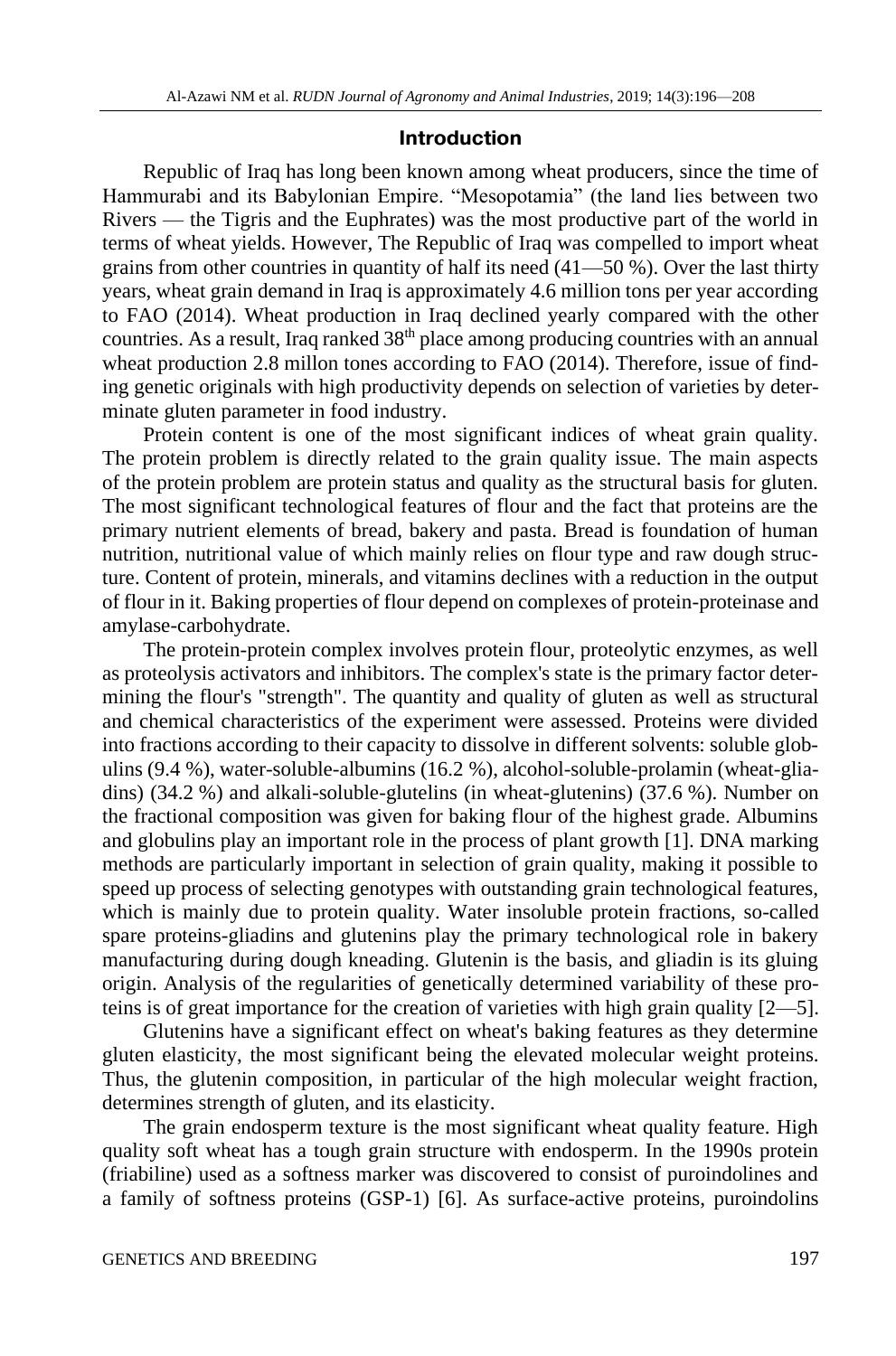interact with lipids of starch grain membranes, forming a layer between them and grain's protein matrix, thus, protecting starch grains from destruction during grinding [7]. Temirbekova et al. found that seed protein content of Moskovskaya 39 was high (15.84 %) in hot and 16.60 % in dry conditions [8]. The ordinary cultivar contained grain protein of 14.1—17.0 %, gluten content of 25.0—38.2 %. The puroindolin content in wheat seeds was 0.07—0.10 % of dry matter. It belongs to the albumin class but is easily dissolved in water only after starch granules are released from the membranes' long-lasting lipid-protein complex [9].

The major determinants of wheat quality are endosperm texture and protein content. Endosperm texture has a profound effect on milling, baking and end-use quality. A varietal character, endosperm hardness, is also influenced by environment. It is controlled by the hardness (Ha) locus on the short arm of 5D chromosome. Grain hardness is mainly influenced by various physical and chemical factors like protein, virtuousness, kernel size, water-soluble pentagons, moisture content and lipids [10]. SDS electrophoresis separation revealed two isoforms of this protein-puroindolin a (PINA) and puroindolin b (PINB) very close to electrophoretic mobility. The genes encoding each of these proteins were fully linked together in chromosome 5DS [11]. PINA and PINB gene collaboration guarantees that soft or hard endosperm texture is formed [7, 12]. Variations of PINA or PINB can modify grain hardness significantly due to tryptophanrich domain related to PINB (allele Pin b-D1b). The amino acid glycine is changed.

## Materials and methods

12 Iraqi varieties of soft wheat *(Triticum aestivum L.*) — Fateh, Almurug, Alrasheed, Ibaa-99, Sham-6, Tamuz-3, Abighreb-3, Iraq, Ibaa-95, Tahadi, Maxibak, Sabirbeg and one durum wheat Farah were studied at field experimental station of Russian State Agrarian University — Moscow Timiryazev Agricultural Academy in 2016—2017. After harvesting wheat grain quality was analyzed in the laboratory of grain technology in Nemchinovka Federal Research Center. Wet gluten was estimated with a device INDEX GLUTEN GLUTOMATIC. Dry gluten was calculated by placing wet clot in an oven at 100 °C for 24 hours.

The allelic state of Glu-D locus high-molecular gluten controlling gluten quality in wheat grain was determined by using the PCR technique of polymerase chain reaction. The presence of high-molecular gluten in locus with a combination of 5+10 or 2+12 subunits was determined using the primers: Dx5F and DxF at the Center of Molecular Biotechnology in Russian State Agrarian University — Moscow Timiryazev Agricultural Academy.

## **DNA was isolated by the CTAB method as follows:**

1. Place young seedlings in eppendorfs;

- 2. Add 200 μl CTAB, preheated to 65 °C;
- 3. Grind the contents with a pestle;
- 4. Add 250 μl  $2 \times CTAB$  and 450 μl H<sub>2</sub>O;
- 5. Mix by turning 30 times;

6. Put in a water bath at 65  $\degree$ C with a rocking chair for 80 for 1.5-2 hours with periodic manual tube turning;

7. Cool to room temperature;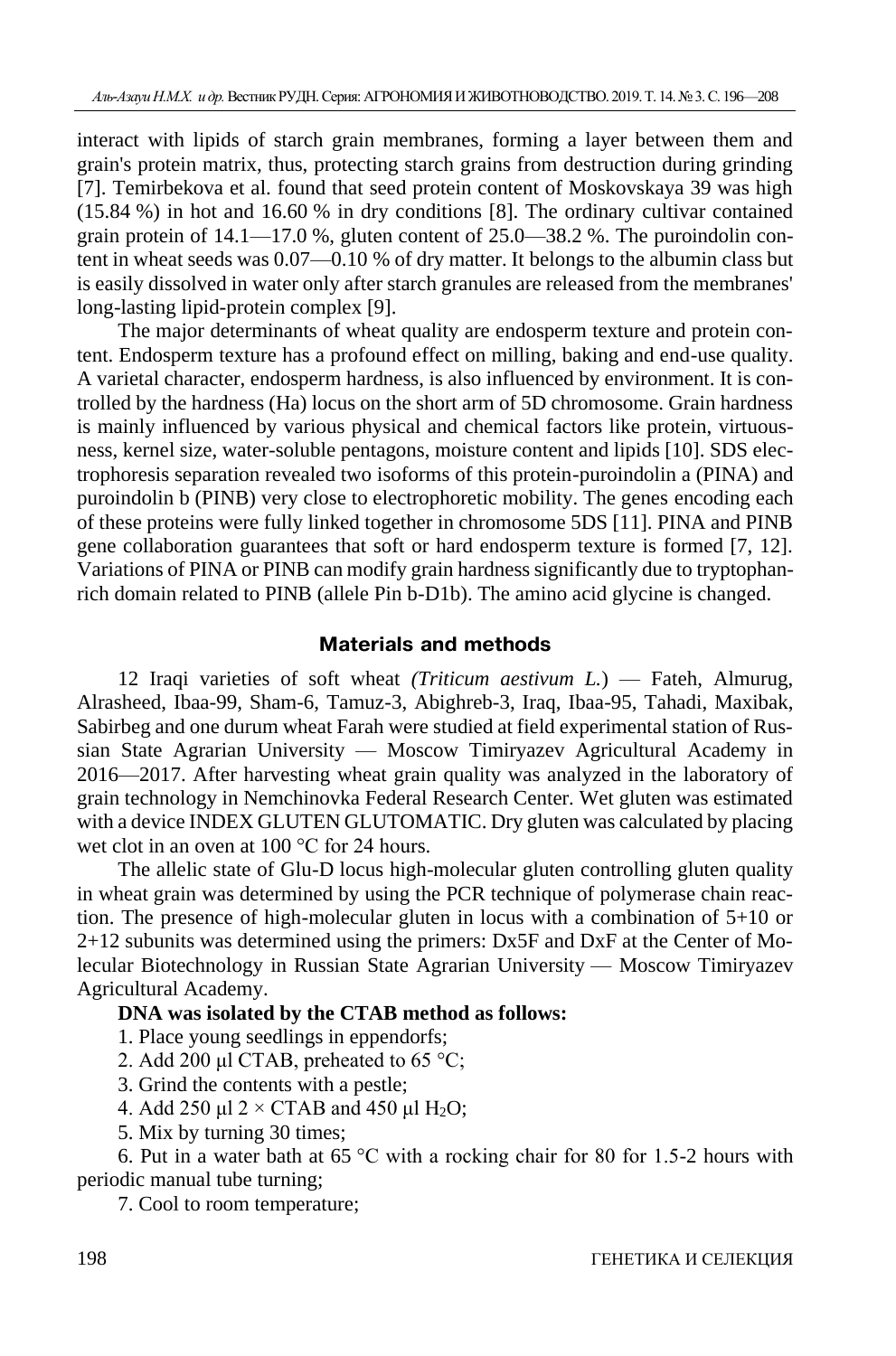8. Add 600 μl of chloroform-isoamyl (24:1) (to the cap);

9. Stir by turning for 30 minutes until the aqueous fraction becomes milky white;

10. Unscrew 10 minutes at 3,000 rpm;

- 11. Select the supernatant in a clean;
- 12. Unscrew 10 minutes at 3,000 rpm;
- 13. Transfer the aqueous fraction to a clean tube, leaving debris at the bottom;
- 14. Add 700 μl of isopropanol (2/3 volume);
- 15. Mix by turning 30 times;
- 16. Unscrew 15 minutes at 13,400 rpm;
- 17. Drain the isopropanol;
- 18. Add 70 % ethanol 100 μl;
- 19. Unscrew 10 minutes at 13,400 rpm;
- 20. Ethanol drain;
- 21. Repeat p/n. 18-20;
- 22. Dry;
- 23. Add 150 μl of water;
- 24. Leave overnight in the refrigerator  $+4$  °C.

## **Carrying out a polymerase chain reaction (PCR)**

The presence of high molecular weight glutenin locus with a combination of  $5 + 10$ or  $2 + 12$  subunits was determined using primers: Dx5F, DxF, DxR.

The composition of the reaction mixture during PCR (final concentration of reagents is given) is 25 μl:

| <b>Buffer</b>     | 1x               |
|-------------------|------------------|
| dNTP              | $0.2 \text{ mM}$ |
| MgCl <sub>2</sub> | $1.5 \text{ mM}$ |
| Dx_F primer       | $0.3 \mu M$      |
| Dx5_F primer      | $0.1 \mu M$      |
| Dx_R primer       | $0.4 \mu M$      |
| <b>DNA</b>        | $50 - 100$ ng    |
| Tag polymerase    | 1 unit           |

# **Program for amplification:**

Initial denaturation: 95 °C, 5 min. 32 cycles: Denaturation:  $95^{\circ}$ C, 30 sec Primer annealing: 65 °C, 30 sec Elongation: 72 °C, 2 min Final elongation: 72 °C, 7 min Storage: 4 °C The results were detected on 2 % agarose gel in 1xTBE buffer.

# **The main criteria for the quantity and quality of gluten**

The determination of crude gluten content in soft wheat flour was carried out mechanized according to GOST R 52189—2003 (Russian State Standard), used in the analysis of grain (Wheat flour. General specifications) — Quality indicators of wheat baking flour.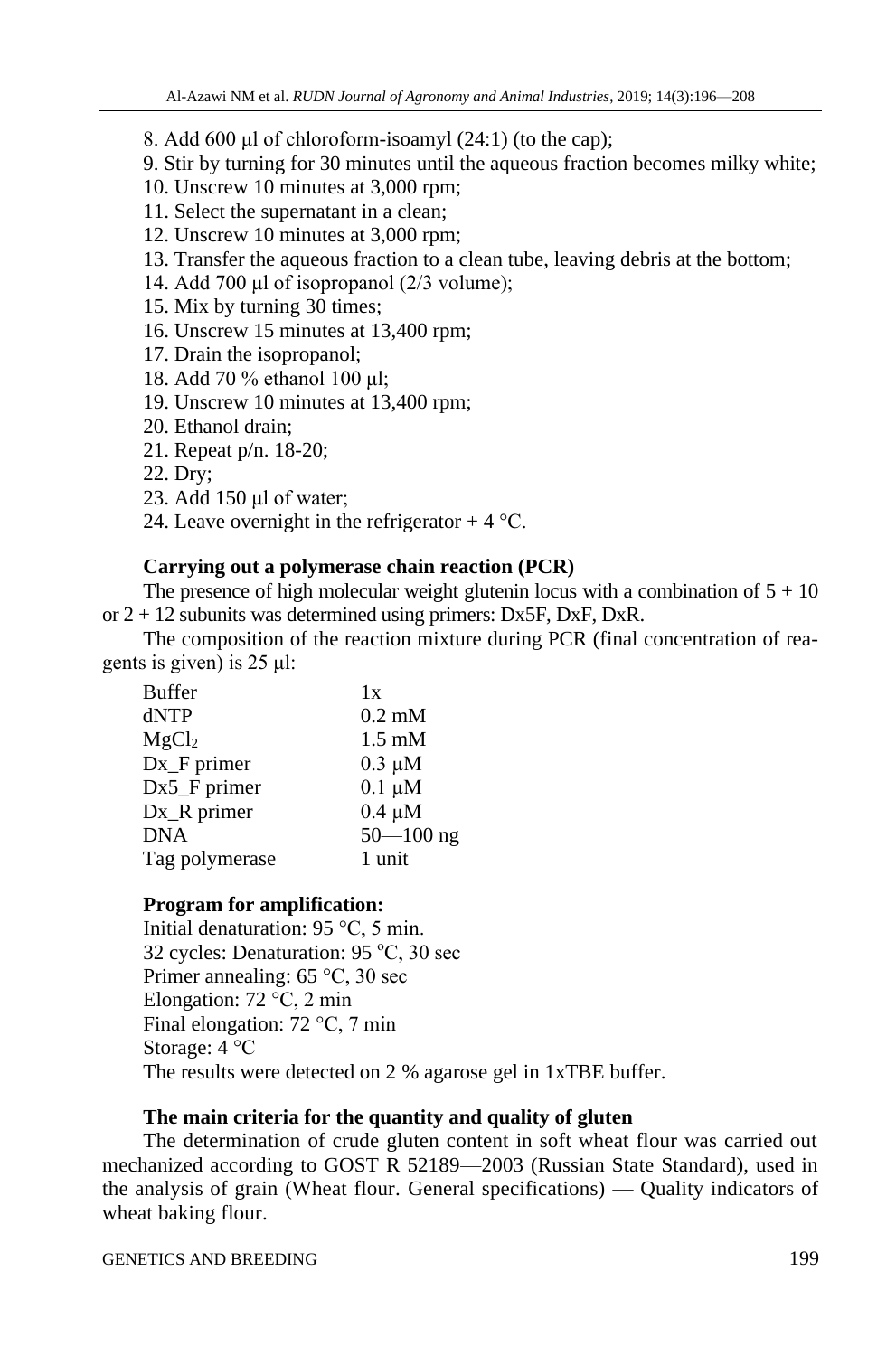Gluten gradation (mass fraction of raw gluten from flour, %).

Variety of baking flour:

 $-$  Extra — not less than 28.0 %;

 $-$  Higher — not less than 28.0 %;

 $-$  Grit — not less than 30 %;

– The first — not less than  $30\%$ ;

– The second — not less than  $25.0\%$ :

 $-$  Large flour (Wallpaper) — not less than 20 %.

At the same time, quality of SDS gluten should not be lower than the second group (Classification standards used by the Central Laboratory of the State Commission for Variety Testing of Agricultural Crops to characterize wheat varieties by baking quality).

#### **Strong wheat**:

– excellent improver — not less than 34.0 %;

– good improver — not less than 32.0 %;

– satisfactory improver — not less than 30.0 %.

Moreover, quality of gluten (SDS) 45–75 units;

Valuable wheat — not less than 27.0 %, SDS 45—85 units.

## **Wheat Fillers:**

– Good — not less than 25.0 %, SDS 35—90 units;

 $-$  Satisfactory — not less than 23.0 %, SDS 20—100 units.

**Weak wheat** — not less than  $18.0\%$ , SDS  $0-120$  units.

Evaluation of the "strength" of flour on the basis of the swelling index (0.5 g flour sample) was carried out by evaluating the sedimentation (ml) at a certain grinding size (silk sieve no. 43) [12].

– Very strong — more than 60 ml;

– Strong 60—40 ml;

– Average 40—20 ml;

 $-$  Weak — less than 20 ml.

**The indicator of sedimentation** of flour was determined according to the methodology of the laboratory of grain technology in Agricultural Research Institute of the Central Regions of Non-Chernozem Zone.

## Results and discussion

The percentage of high-molecular glutenins is known to exert the biggest impact on the grain's baking characteristics. We used a score of these characteristics in our research determined by the Glu alleles [13]. Researchers have previously discovered a correlation between the existence of certain subunits of elevated molecular weight glutenins and strength, measured by the sedimentation of sample quantity by SDS [14]. Based on this, a score was developed for each allelic state of high molecular weight glutenins [15].

The higher the Mark was assigned to one or another allele, the more significant influence it had on baking qualities (Table 1). Therefore, the best quality of baking corresponds led to the greatest value (4 Marks — in the presence of subunits HMW 5+10).

Thus, it is feasible to assess baking characteristics of wheat variety with the assistance of this classification by adding three alleles expressed in its genotype. However, this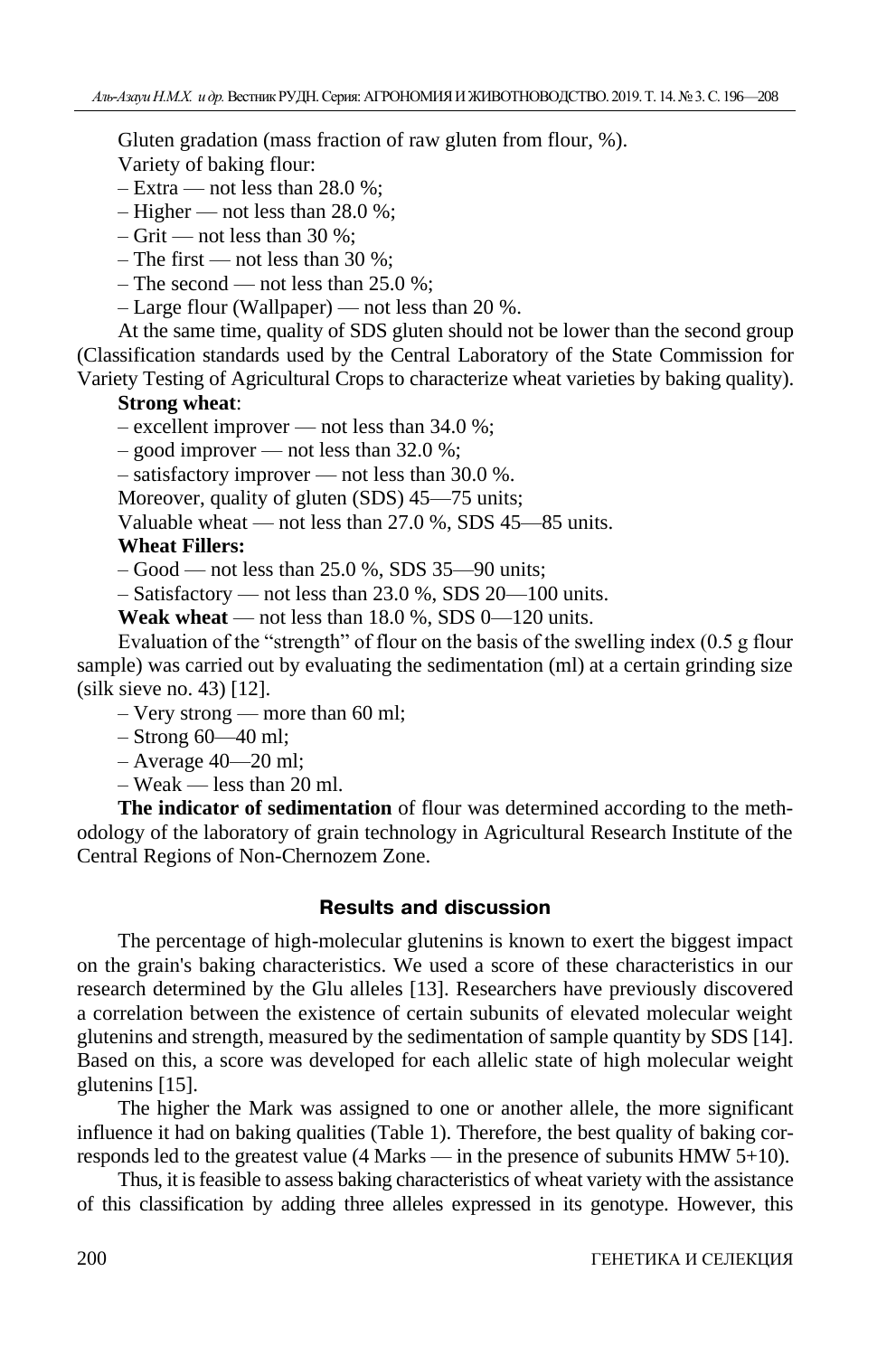evaluation shows only the prospective characteristics of the variety, as bakery characteristics are mainly dependent on setting, agrotechnology, and a number of other variables.

Table 1

| Mark                     | Chromosome, allele |       |          | Mark | Chromosome, allele |         |          | Mark | Chromosome, allele |         |    |
|--------------------------|--------------------|-------|----------|------|--------------------|---------|----------|------|--------------------|---------|----|
|                          | 1Α                 | 1Β    | 1D       |      | 1Α                 | 1В      | 1D       |      | 1А                 | 1Β      | 1D |
| $\overline{\mathcal{A}}$ |                    |       | $5 + 10$ | 3    |                    | $7 + 8$ |          |      | zero               |         |    |
| 3                        |                    |       |          | 3    |                    | $13+16$ |          |      |                    |         |    |
| 3                        | $2^{\star}$        |       |          |      |                    | $7 + 9$ |          |      |                    | $6 + 8$ |    |
| 3                        |                    | 17+18 |          | ∩    |                    |         | $2 + 12$ |      |                    | 20      |    |

Mark of baking qualities determining Glu-1 alleles [16]

As can be seen, the highest mark 4 corresponds to an allele that expresses the subunits of 5+10. Therefore, the main protein of the marker for the baking qualities of wheat is a pair of high-molecular glutenins -Dx-5+Dy-10 in the Glu-D1 locus, while the alternative combination  $Dx^2+Dy12$  is usually associated with low gluten quality [17].

The enhancement in gluten quality associated with the existence of a mixture of elevated molecular weight glutenin  $5 + 10$  subunits is primarily due to the existence in the Dx-5 subunit of an extra cysteine residue compared to the Dx-2 subunit like Cysteine, and in comparison with other amino acids, which is contributed in the formation of a greater number of disulfide bonds as well as formatted of polymers with many branches and number of relationships. Eight of the 13 wheat variety samples had an allelic state of GluD1 5+10. Varieties Al-Murug, Sham-6, Tahadi and Sabirbeg were characterized by genotype 2+12.

The  $5 + 10$  group has a major impact on the sample kneading moment, strength and SDS sedimentation value relative to the  $2 + 12$  subunit [18, 19]. Different genotypes of wheat differentiate between 3 and 5 subunits of elevated molecular gluten. Allelic variants GluA1a and GluA1b encoding subunits 1 and 2\* have a beneficial impact on cooking quality (3 points), the null allele has a score of 1 point [13, 20].

The variety of samples from Iraq were divided into three groups depending on the allele state of genes influencing baking characteristic (Tables 2, 3 and 4). In particular, the first group included varieties (Table 2), whose genotype contained an allelic variant of elevated molecular weight glutenins 5+10-Dx-5+Dy-10 at the Glu-D1 locus, as well as the subunit 2\* at the Glu-A1 locus.

Table 2

Content of glutenin in grain of wheat samples from Iraq with allelic state Glu-D1 5+10 and subunit, 2016 (First group)

| Indicators of quantity and gluten quality, harvest, 2016 |            | Chromosome, allele |    |          |  |
|----------------------------------------------------------|------------|--------------------|----|----------|--|
|                                                          |            | A1                 | Β1 | D1       |  |
|                                                          | Fateh      | $2^*$              |    | $5 + 10$ |  |
|                                                          | Tamuz-3    | n*                 |    | $5+10$   |  |
| Varieties                                                | Abighreb-3 | $\sim$             |    | $5 + 10$ |  |
|                                                          | Iraq       | $\mathbf{a}$       |    | $5 + 10$ |  |
|                                                          | Maxibak    | ク*                 |    | $5 + 10$ |  |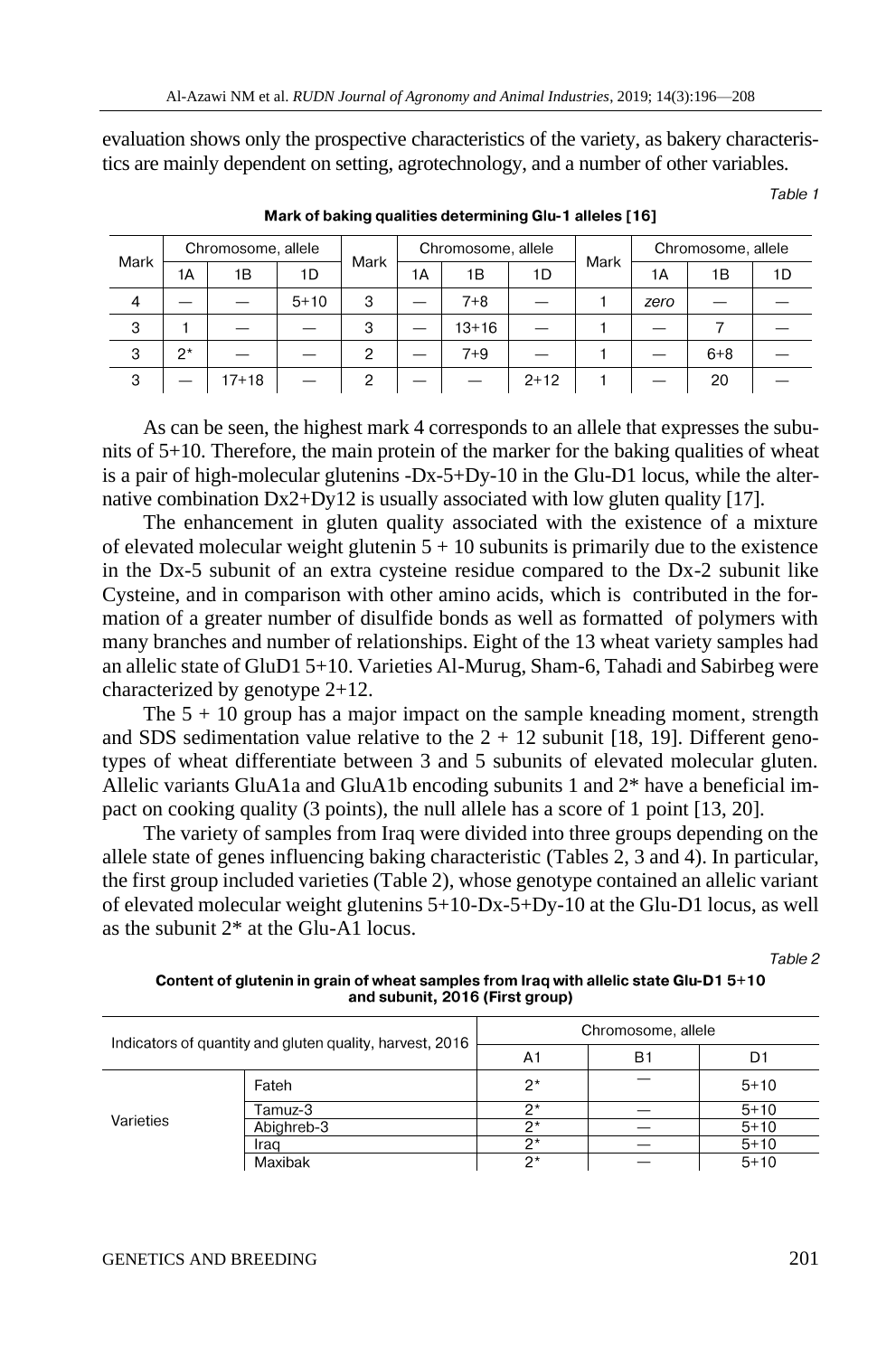Varieties in Figure 1 (first group) are characterized by high gluten content (from 31.5 to 35.3 %) characteristic of strong wheat varieties and gluten quality in all five varieties (according to SDS consequences) is only the second group.



Fig. 1. Content of glutenin in grain of wheat from Iraq, 2016 (First group)

Two types of excellent fillers-two varieties Fateh and Maxibak and one variety Abighreb-3 are categorized as precious varieties Tamuz-3 and Iraq. The second group (Table 3) includes varieties combining the variant Glu-D1 5+10 and subunit 1 at the Glu-A1 locus.

Table 3

Content of gluten in grain of wheat samples from Iraq with allelic state Glu-D1 5 + 10 and subunit Glu-A1-1 (Second group)

| Indicators of quantity and gluten quality, harvest, 2016 |           | Chromosome, allele |    |          |  |
|----------------------------------------------------------|-----------|--------------------|----|----------|--|
|                                                          |           | A1                 | Β1 | Df       |  |
| Varieties                                                | Alrasheed |                    |    | $5 + 10$ |  |
|                                                          | Ibaa-99   |                    |    | $5 + 10$ |  |
|                                                          | Ibaa-95   |                    |    | $5+10$   |  |

The qualitative feature of gluten (in accordance with SDS) in the second group of samples is as follows: two varieties Alrasheed and Ibaa-99 are allocated to the second group of quality varieties, while the third group is Ibaa-95 (Fig. 2). The general assessment of the varieties of this group by the quantity and quality of gluten: Alrasheed variety is a valuable variety; Ibaa-95 is a good filler, and the third grade of this group Ibaa-99 has the characteristics of weak wheat variety. The third group involves varieties with an alternative mixture of  $Dx^2 + Dy-12$  alleles, generally associated with low quality gluten.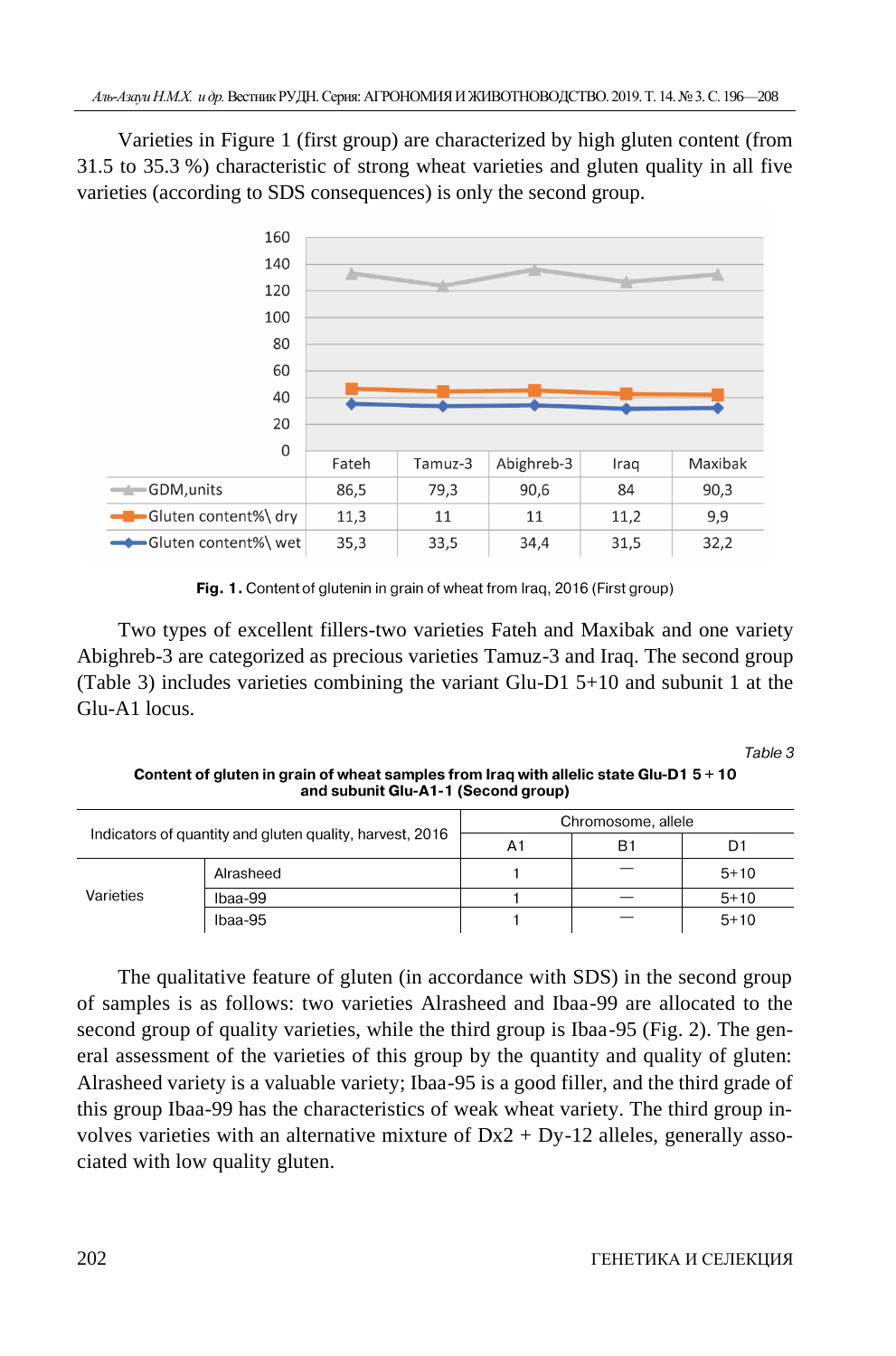

Fig. 2. Content of glutenin in grain of wheat from Iraq, 2016 (Second group)

According to the characteristic of the allelic state of Glu-D1 2+12, two varieties are assigned to the third group. Two varieties of this group — Tahadi and Sabirbeg — are an example of the contrast ratio of gluten content and its quality. The content of gluten in the second grade (Tahadi) is half that  $(25.5 \%)$ , but the qualitative characteristics of gluten are classified as strong varieties, based on the screening of allelic composition of genes related to gluten quality, considering the results of the analysis of content and quality of gluten in the grain of varietal samples from Iraq (Table 4, Figure 3).

Table 4

Content of gluten in grain of varietal wheat samples from Iraq with allelic state Glu-D1 2 + 12



Fig. 3. Content of glutenin in grain of Iragi wheat 2016 (Third group)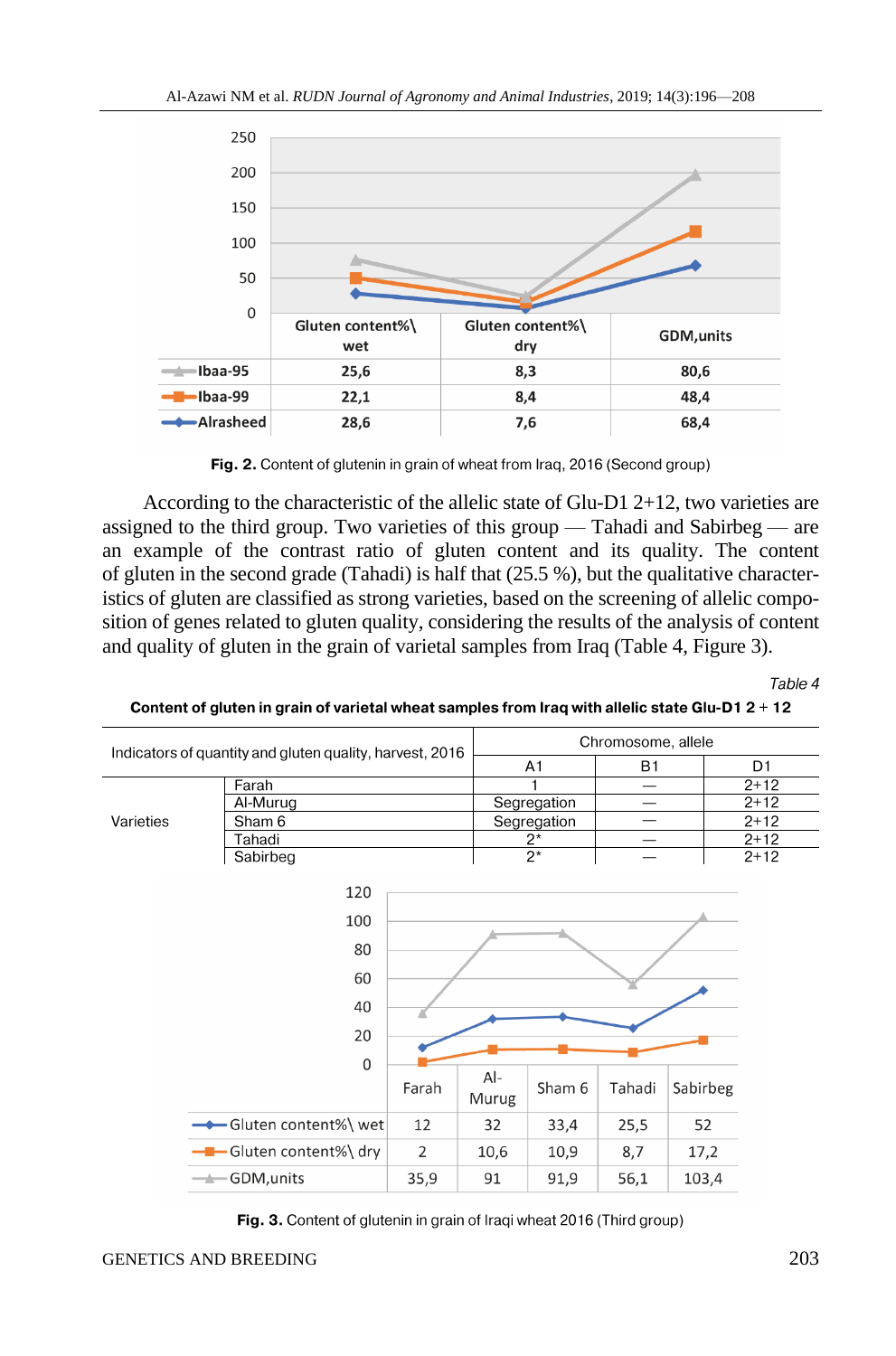In our studies, using the dominant PCR marker for the allelic state of the PinaD1 gene, amplification is observed only for the wild-type allele PinaD1a identified in Sham 6 and Sabirbeg varieties. Amplification was not observed in the Nine cultivars having over the null allele (PinaD1b) associated with hardness. The Ibaa-99 sample was heterogeneous on the basis of soft grain/hardness (Figure 4).



Fig. 4. Electrophoregrams of puroindolins A and in variety samples  $(1 -$ Farah,  $2 -$ Al-Murug,  $3 -$ Fateh,  $4 -$ Alrasheed,  $5 -$ Sham 6,  $6 -$ Ibaa-99, 7—Tamuz 3, 8 - Abighreb-3, 9 - Iraq, 10 - Ibaa-99, 11 - Tahadi, 12 - Maxibak, 13 - Sabirbeg)

In accordance with the Classification Standards used by the State Commission for Variety Testing of Agricultural Crops' Central Laboratory for characterizing wheat varieties by baking traits, the "strong" wheat category involves varieties whose gluten quality in grain and flour in normal SDS units ranges from 45 to 75 units: Tahadi, Alrasheed, Ibaa-99. The Saberbeg sample belongs to the third group. The remaining Iraqi genotypes are allocated to the second quality group for this indicator. The sedimentation index is an indirect technique of evaluating the baking characteristics of flour.

It is the consequence of determining the level of flour swelling and rainfall on a unique device in a soft acetic acid solution (2 %) and flour swelling is determined by the milliliter size of the precipitate. The use of indirect techniques to determine the baking characteristics of wheat is prompted by the need for quality assessment of the source material in the early generation of selection, when the breeder has several grams of grain obtained from one plant. For analysis by this method,  $2-5$  g of grain is sufficient, which is ground in a micro mill.

This technique is commonly used for a preliminary evaluation of grain quality not only in Russia, but also in other countries. The appropriate classification of soft wheat according to sedimentation indicators has been developed: strong — 40 ml and higher; valuable — 20—40 ml; weak — less than 30 ml. An analysis of our collection showed that 8 variety samples can be classified as valuable wheat by sedimentation level. Studies of wheat grain quality and flour also revealed variations in raw and dry gluten content. Fateh and Abighreb-3 had the highest raw gluten content — 35.3 % and 34.4 %, respectively. Farah variation had the smallest proportion (12 %). The same grade had the lowest proportion (2 %) of dry gluten. GOST R 52189-2003 (Russian State Standard) was not met by the amount and quality of gluten varieties Farah and Sabirbeg.

The remaining 11 samples studied accepted the standard's particular criteria.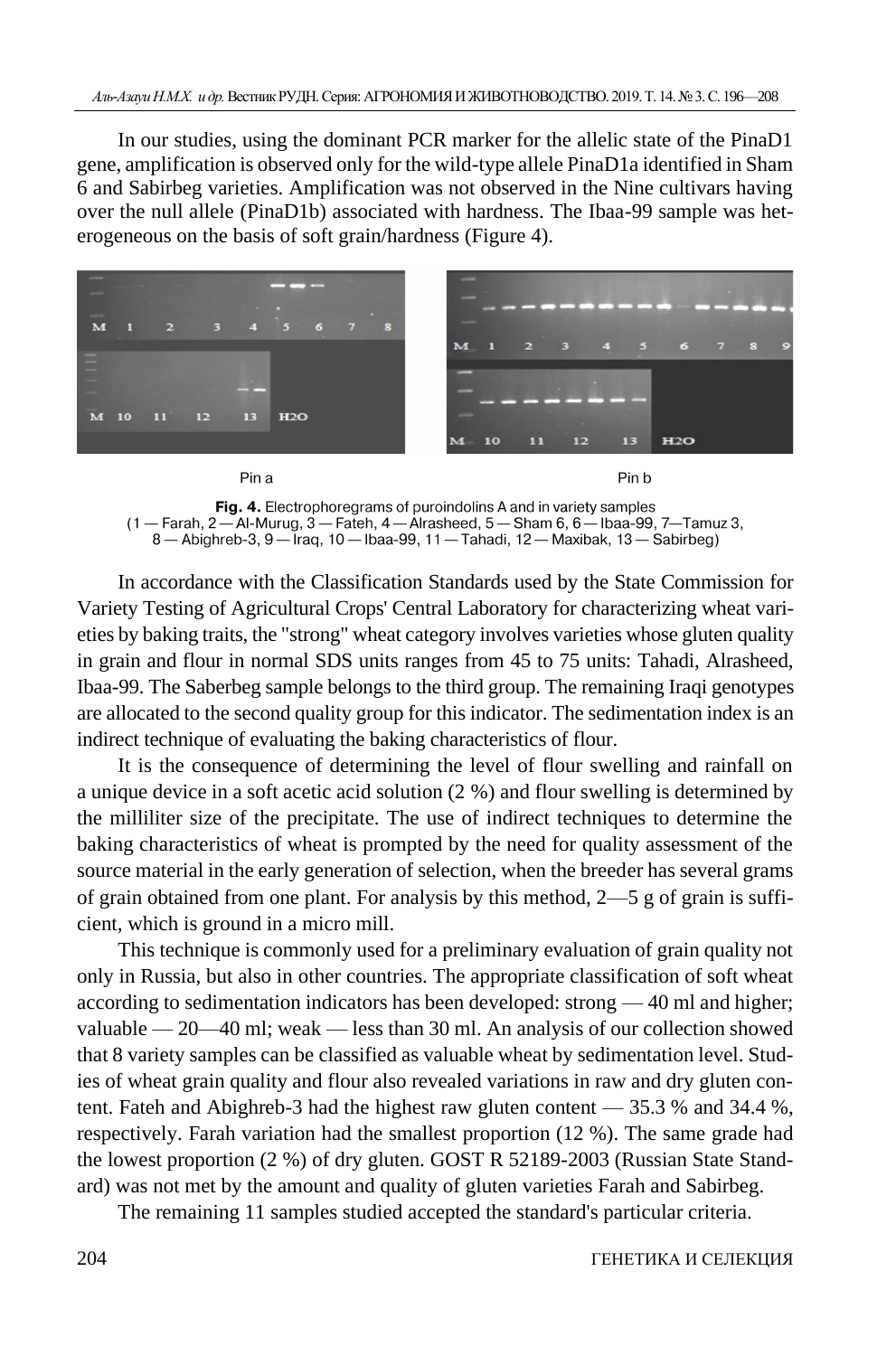## **Conclusions**

Thus, soft wheat collection surveys showed the heterogeneity of grain and flour quality variety samples and revealed interesting samples as sources of economically precious selection characteristics, as well as introduction of Middle Eastern wheat in Russia. The Varietal samples Abighreb-3, Tamuz-3, Fateh, Iraq showed elevated outcomes in terms of a set of gluten quality indices and other economically important features connected with the wheat gene allegiance. Short-range forms separated from the collection samples can be used directly for short-range reproduction of wheat and, indirectly, for lodging resistance. Marked samples may be included in the selection method for the quality of soft wheat grain and flour.

## **References**

- 1. Wiesner H, Seilmeier W, Belitz HD. Vergleichende untersuchungen über partielle aminosäuresequenzen von prolaminen und glutelinen verschriedener getreidearten. *Z Lebensm Unters Forsch*. 1980; 170(1):17—26. doi: 10.1007/BF01113461
- 2. Romanova EV, Martynov OL, Tumanyan AF. 2003. Biochemical polymorphism of proteins in crops. *Vestnik of the Russian agricultural science*. 2003; (6):39—40. (In Russ).
- 3. Konarev AV. Development of biochemical and molecular-genetic studies of the global plant genetic diversity conserved at the Vavilov institute (VIR). *Agrarnaya Rossiya (Agrarian Russia)*. 2006; (6):2—3. (In Russ). doi: [10.30906/1999-5636-2006-6-2-3](https://doi.org/10.30906/1999-5636-2006-6-2-3)
- 4. Romanova EV, Al Labban AA. Influence of alleles state of protein loci on qualities of wheat meal. *Agrarian science*. 2011; (7):18—19. (In Russ).
- 5. Torbica A, Antov M, Mastilović J, Knežević D. The influence of changes in gluten complex structure on technological quality of wheat (Triticum aestivum L.). *Food Research International*. 2007; 40(8):1038—1045. [doi: 10.1016/j.foodres.2007.05.009](https://doi.org/10.1016/j.foodres.2007.05.009)
- 6. Jolly CJ, Rahman S, Kortt AA, Higgins TJV. Characterization of the wheat Mr 15,000 "grain-softness protein" and analysis of the relationship between its accumulation in the whole seed and grain softness. *Theoretical and Applied Genetics*. 1993; 86(5):589—597. doi: 10.1007/BF00838714
- 7. [Gautier MF, Aleman ME, Guirao A, Marion D, Joudrier](https://yandex.ru/images/search?text=Gautier%20M.F.%2C%20Aleman%20M.E.%2C%20Guirao%20A.%20etal.1994..%20Triticumaestivumpuroindolines%2C%20two%20cystinerich%20seed%20proteins%3A%20cDNA%20sequence%20analysis%20and%20developmental%20gene%20expression%20%2F%2F%20Plant%20Mol.%20Biol.%20V.%2025.%20P.%2043%E2%80%9357.%29&stype=image&lr=213&source=wiz&nomisspell=1&noreask=1) P. Triticum aestivum puroindolines, [two basic cystine-rich seed proteins: cDNA sequence analysis and developmental gene ex](https://yandex.ru/images/search?text=Gautier%20M.F.%2C%20Aleman%20M.E.%2C%20Guirao%20A.%20etal.1994..%20Triticumaestivumpuroindolines%2C%20two%20cystinerich%20seed%20proteins%3A%20cDNA%20sequence%20analysis%20and%20developmental%20gene%20expression%20%2F%2F%20Plant%20Mol.%20Biol.%20V.%2025.%20P.%2043%E2%80%9357.%29&stype=image&lr=213&source=wiz&nomisspell=1&noreask=1)pression. *[Plant Molecular Biology](https://yandex.ru/images/search?text=Gautier%20M.F.%2C%20Aleman%20M.E.%2C%20Guirao%20A.%20etal.1994..%20Triticumaestivumpuroindolines%2C%20two%20cystinerich%20seed%20proteins%3A%20cDNA%20sequence%20analysis%20and%20developmental%20gene%20expression%20%2F%2F%20Plant%20Mol.%20Biol.%20V.%2025.%20P.%2043%E2%80%9357.%29&stype=image&lr=213&source=wiz&nomisspell=1&noreask=1)*. 1994; 25(1):43—57. doi: 1007/BF00024197
- 8. Temirbekova SK, Ovsyankina AV, Ionova NE, Cheremisova TD, Afanasyeva YV, Mitrofanova OP, Al-Azawi Nagham MH. Enzymatic activity in the resistance stress of winter wheat from different sources in the Non-black land of the center of Russian Federation. *Plant Archives*. 2019; 19 (1):1653—1658.
- 9. Douliez JP, Michon T, Elmorjani K, Marion D. Structure, biological and technological functions of lipid transfer proteins and indolines, the major lipid binding proteins from cereal kernels. J Cereal Sci. 2000; 32(1):1—20[. doi: 10.1006/jcrs.2000.0315](https://doi.org/10.1006/jcrs.2000.0315)
- 10. Pasha I, Anjum FM, Morris CF. Grain hardness: a major determinant of wheat quality. *[Food](https://www.researchgate.net/journal/1082-0132_Food_Science_and_Technology_International)  [Science and Technology International](https://www.researchgate.net/journal/1082-0132_Food_Science_and_Technology_International)*. 2012; 16(6):511—522[. doi: 10.1177/1082013210379691](https://doi.org/10.1177%2F1082013210379691)
- 11. Blochet JE, Chevalier C, Forest E, Pebay-Peyroula E, Gautier MF, Joudrier P et al. Complete amino acid sequence of puroindoline, a new basic cystine-rich protein with unique tryptophanrich domain, isolated from wheat endosperm by Triton X-114 phase partitioning. *FEBS Letters*. 1993; 329(3): 336—340. [doi: 10.1016/0014-5793\(93\)80249-T](https://doi.org/10.1016/0014-5793(93)80249-T)
- 12. Morris CF. Puroindolines: the molecular genetic basis of wheat grain hardness. *Plant Molecular Biology*. 2002; 48(5—6):633—647. doi: 10.1023/A:1014837431178
- 13. Payne PI, Nigtingale MA, Krattiger AF, Holt LM. The relationship between HMW glutenin subunit composition and the breadmaking quality of British-grown wheat varieties. *J. Sci. Food and Agriculture*. 1987; 40(1):51—65. [doi: 10.1002/jsfa.2740400108](https://doi.org/10.1002/jsfa.2740400108)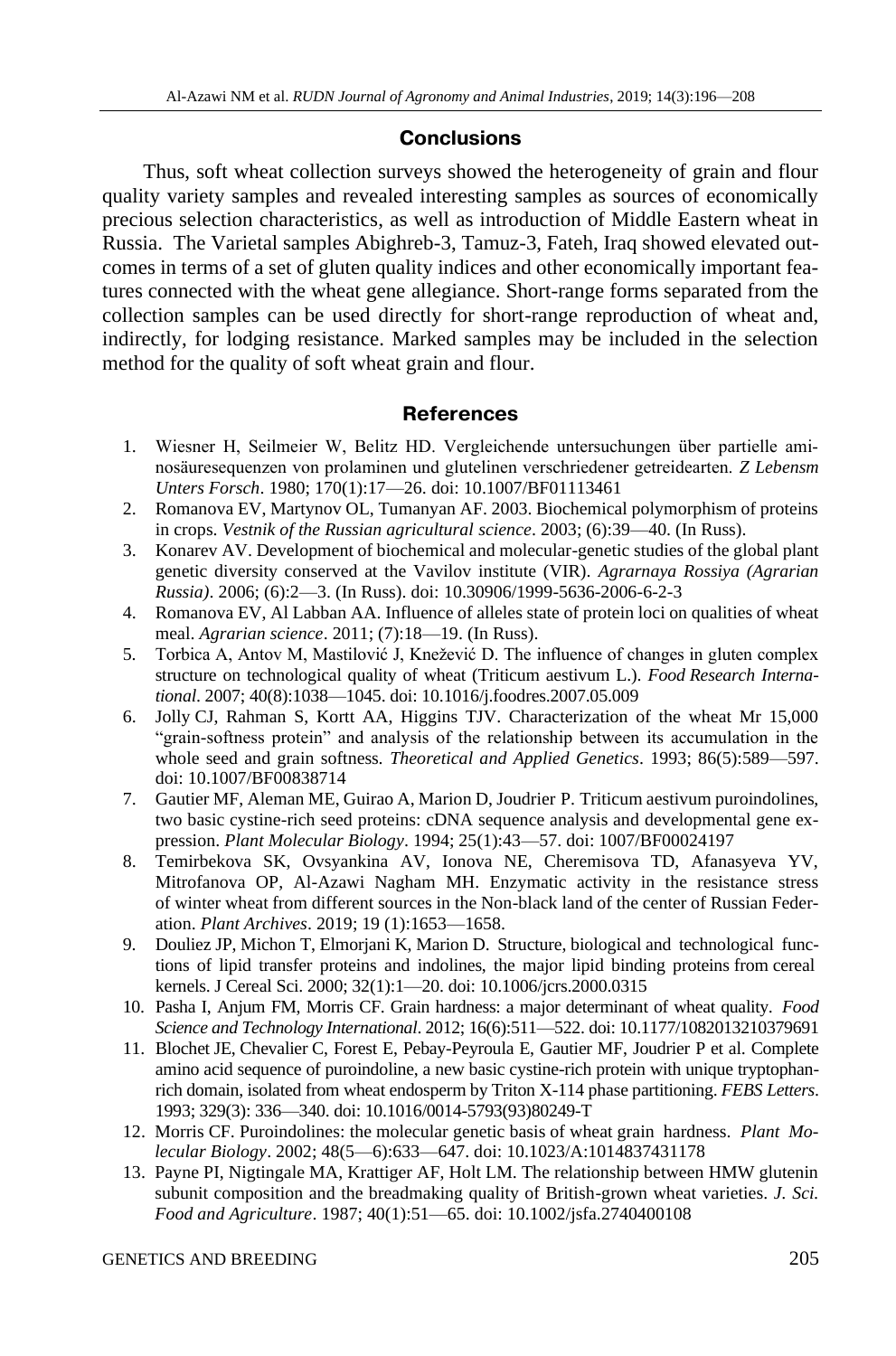- 14. Nettevich ED. Grain quality of spring wheat in relation to resistance to preharvest sprouting. [Russian Agricultural Sciences.](https://elibrary.ru/title_profile.asp?id=25577) 1999; (6):6—8. (In Russ).
- 15. Obukhova LV, Laikova LI, Shumny VK. Analysis of storage proteins (prolamines, puroindolines and Waxy) in common wheat lines Triticum aestivum L.× (Triticum timopheevii Zhuk.× Triticum tauschii) with complex resistance to fungal infections. *[Russian](https://link.springer.com/journal/11177)  [Journal of Genetics.](https://link.springer.com/journal/11177)* 2010; 46[\(6\)](https://link.springer.com/journal/11177/46/6/page/1):672—676. (In Russ).
- 16. Semenov OG. Study of fertility reducing agents of Triticum aestivum L. on the cytoplasm T. timopheevi Zhuk. *Conference proceeding: Collected scientific works: Cytoplasmic male sterility and plant breeding*. Kiev: Naukova dumka Publ; 1979. p. 207—209. (In Russ).
- 17. Murashev VA, Kuperman FM. Morphological and physiological analysis of potential and real productivity of Einkorn wheat and soft wheat. *Biologicheskie nauki*. 1976; (3):86—89. (In Russ).
- 18. Luo [C, Griffin WB, Branlard G, McNeil DL. Comparison of low-](https://yandex.ru/images/search?text=1-%20Lua%20C%2C%20Griffin%20WB%2C%20Branlard%20G%2C%20McNeil%20DL%20%282001%29%20Comparison%20of%20low-%20and%20high%20molecular-weight%20wheat%20glutenin%20allele%20effects%20on%20flour%20quality.%20Theor%20Appl%20Genet.%202%3A1088-1098&stype=image&lr=213&source=wiz&uinfo=sw-1600-sh-900-ww-1600-wh-757-pd-1-wp-16x9_1600x900&source-serpid=h2Mq_pdW1aXHXh--_z_SWw) and high molecular-weight [wheat glutenin allele effects on flour quality.](https://yandex.ru/images/search?text=1-%20Lua%20C%2C%20Griffin%20WB%2C%20Branlard%20G%2C%20McNeil%20DL%20%282001%29%20Comparison%20of%20low-%20and%20high%20molecular-weight%20wheat%20glutenin%20allele%20effects%20on%20flour%20quality.%20Theor%20Appl%20Genet.%202%3A1088-1098&stype=image&lr=213&source=wiz&uinfo=sw-1600-sh-900-ww-1600-wh-757-pd-1-wp-16x9_1600x900&source-serpid=h2Mq_pdW1aXHXh--_z_SWw) *Theor Appl Genet*. 2001; 102(6—7):1088— [1098.](https://yandex.ru/images/search?text=1-%20Lua%20C%2C%20Griffin%20WB%2C%20Branlard%20G%2C%20McNeil%20DL%20%282001%29%20Comparison%20of%20low-%20and%20high%20molecular-weight%20wheat%20glutenin%20allele%20effects%20on%20flour%20quality.%20Theor%20Appl%20Genet.%202%3A1088-1098&stype=image&lr=213&source=wiz&uinfo=sw-1600-sh-900-ww-1600-wh-757-pd-1-wp-16x9_1600x900&source-serpid=h2Mq_pdW1aXHXh--_z_SWw) doi: 10.1007/s001220000433
- 19. Liang D, Tang J, Pena RJ, Singh R, He X, Shen X, et al. Characterization of CIMMYT bread wheats for high-and low-molecular weight gluteninsubunits and other quality-related genes with SDS-PAGE, RP-HPLC and molecular markers. *Euphytica.* 2010; 172(2):235— 250. doi.org/10.1007/s10681-009-0054-x
- 20. Rogers WJ, Payne PI, Harinder K. The HMW glutenin subunit and gliadin compositions of German-grown wheat varieties and their relationship with bread making quality. *Plant Breeding*. 1989; 103(2):89—100. [doi: 10.1111/j.1439-0523.1989.tb00356.x](https://doi.org/10.1111/j.1439-0523.1989.tb00356.x)

#### **About authors:**

*Al-Azawi Nagham Majeed* — University of Baghdad, College of Agricultural Engineering Sciences, Baghdad, Jadiriya, Iraq, 17635; e-mail: naghamalazawi@yahoo.com

*Abed Ziyad Asmail* — PhD, Department of Field Crop Sciences, University of Baghdad, College of Agricultural Engineering Sciences, Baghdad, Jadiriya, Iraq, 17635

*Al‐Issawi Mohammed* — PhD, Department of Field Crops, University of Al-Anbar, College of Agricultural Sciences Al-Ramadi, 11 Ramadi, Anbar, Iraq, 55431, Scopus ID: 38360983000; ORCID ID: 0000-0002-2551-8768

Научная статья

DOI 10.22363/2312-797X-2019-14-3-196-208

# Определение генов, контролирующих качественные характеристики глютена

**Н.М.Х. Аль-Азауи\*1, З.А. Абед<sup>1</sup> , М. Аль-Иссави<sup>2</sup>**

<sup>1</sup>Багдадский университет, *Багдад, Ирак* <sup>2</sup>Университет Анбара, *Рамади, Ирак \* naghamalazawi@yahoo.com*

**Аннотация.** Исследование посвящено анализу аллельных вариантов белка, подходящих для использования в хлебобулочных изделиях, изготавливаемых из сортов иракской пшеницы, а также оценке этих сортов с помощью генетического источника с использованием методики качественного отбора зерна. Испытания сортов проводились на полевой опытной станции Российского аграрного университета им. Тимирязева. Анализ качества зерна пшеницы проведен после сбора урожая в середине августа, с помощью метода полимеразной цепной реакции определено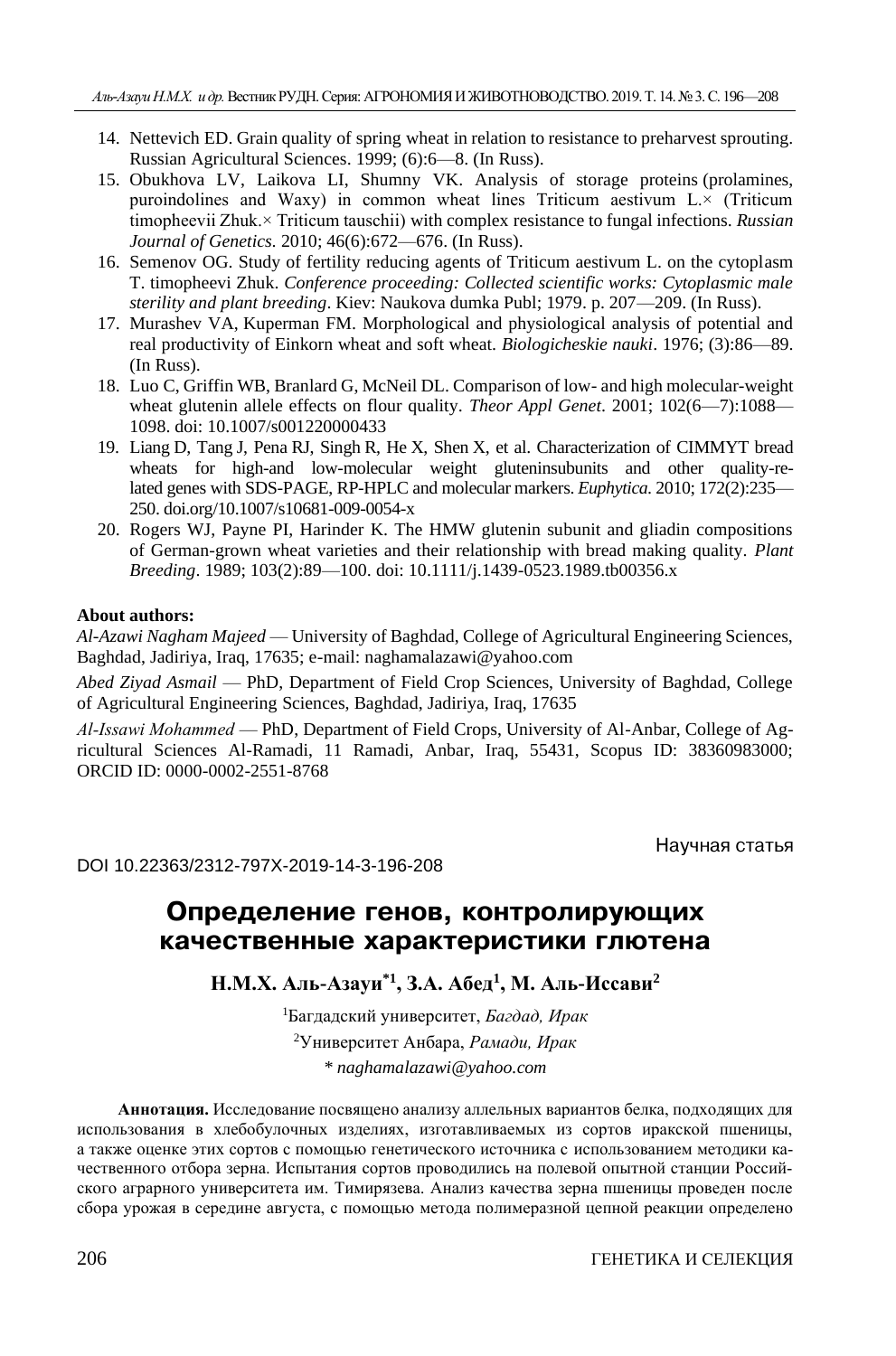аллельное состояние генов, контролирующих качество клейковины зерна пшеницы. Объектом исследования являлись 12 иракских сортов мягкой пшеницы и 1 сорт твердой пшеницы, характеризующиеся значительными колебаниями содержания глютена и его качества. Пять сортов пшеницы содержат в своем генотипе аллельный вариант высокомолекулярных глютенинов Glu-D1  $5 + 10$ и субъединицы Glu-A1-2\* (Fateh, Tamuz-3, Abighreb-3, Iraq и Maxibak). Наибольшее содержание глютена в зернах этих сортов составляет от 31,5 (Iraq) до 35,3 % (Fateh), при этом качество глютена не опускается ниже второй группы. У сортов Farah, Al-Murug, Sham-6, Tahadi и Sabirbeg встречается интересная комбинация аллельного состояния гена Glu-D1 2 + 12, обычно ассоциирующегося с низким качеством глютена, и субъединицей 2\* для локуса Glu-A1, которая позволяет повысить качественные показатели глютена до уровня изучаемых сортов пшеницы.

**Ключевые слова:** мягкая пшеница, качество зерна, содержание белка, содержание глютена, аллель, глютенины, хлебопекарные качества

#### **История статьи:**

Поступила в редакцию: 1 августа 2019 г. Принята к публикации: 29 августа 2019 г.

#### **Для цитирования:**

*Al-Azawi N.M., Abed Z.A., Al‐Issawi M.* Detection of genes associated with qualitative characteristics of gluten // Вестник Российского университета дружбы народов. Серия: Агрономия и животноводство. 2019. Т. 14. № 3. С. 196—208. doi: 10.22363/2312-797X-2019-14-3-196-208

#### Библиографический список

- 1. *Wiesner H., Seilmeier W., Belitz H.D*. Vergleichende untersuchungen über partielle aminosäuresequenzen von prolaminen und glutelinen verschriedener getreidearten // Z Lebensm Unters Forsch. 1980. Vol. 170. № 1. P. 17—26. doi: 10.1007/BF01113461
- 2. *Романова Е.В., Мартынов О.Л., Туманян А.Ф.* О биохимическом полиморфизме белков сельскохозяйственных растений // Вестник РАСХН. 2003. № 6. C. 39—40.
- 3. *Конарев А.В.* Развитие биохимических и молекулярно-биологических исследований мирового генофонда растений в ВИР им. НИ Вавилова // Аграрная Россия. 2006. № 6. С. 2—3.
- 4. *Романова Е.В., Аль Л.А.А.* Влияние аллельного состояния белковых локусов на показатели качества пшеничной муки // Аграрная наука. 2011. № 7. С. 18—19.
- 5. *Torbica A., Antov M., Mastilović J., Knežević D*. The influence of changes in gluten complex structure on technological quality of wheat (Triticum aestivum L.) // Food Research International. 2007. Vol. 40 № 8. P. 1038—1045. [doi: 10.1016/j.foodres.2007.05.009](https://doi.org/10.1016/j.foodres.2007.05.009)
- 6. *Jolly C.J., Rahman S., Kortt A.A., Higgins T.J.V.* Characterization of the wheat Mr 15,000 "grain-softness protein" and analysis of the relationship between its accumulation in the whole seed and grain softness // Theoretical and Applied Genetics. 1993. Vol. 86. № 5. P. 589—597. doi: 10.1007/BF00838714
- 7. *Gautier M.F., Aleman M.E., Guirao A., Marion D., Joudrier P.* Triticum aestivum puroin[dolines, two basic cystine-rich seed proteins: cDNA sequence analysis and developmental](https://yandex.ru/images/search?text=Gautier%20M.F.%2C%20Aleman%20M.E.%2C%20Guirao%20A.%20etal.1994..%20Triticumaestivumpuroindolines%2C%20two%20cystinerich%20seed%20proteins%3A%20cDNA%20sequence%20analysis%20and%20developmental%20gene%20expression%20%2F%2F%20Plant%20Mol.%20Biol.%20V.%2025.%20P.%2043%E2%80%9357.%29&stype=image&lr=213&source=wiz&nomisspell=1&noreask=1)  [gene expression // Plant Molecular Biology. 1994. Vol. 25. № 1. P. 43—57.](https://yandex.ru/images/search?text=Gautier%20M.F.%2C%20Aleman%20M.E.%2C%20Guirao%20A.%20etal.1994..%20Triticumaestivumpuroindolines%2C%20two%20cystinerich%20seed%20proteins%3A%20cDNA%20sequence%20analysis%20and%20developmental%20gene%20expression%20%2F%2F%20Plant%20Mol.%20Biol.%20V.%2025.%20P.%2043%E2%80%9357.%29&stype=image&lr=213&source=wiz&nomisspell=1&noreask=1) doi: 1007/BF00024197
- 8. *Temirbekova S.K., Ovsyankina A.V., Ionova N.E., Cheremisova T.D., Afanasyeva Y.V., Mitrofanova O.P., Al-Azawi Nagham M.H.* Enzymatic activity in the resistance stress of winter wheat from different sources in the Non-black land of the center of Russian Federation // Plant Archives. 2019. Vol. 19. № 1. P. 1653—1658.
- 9. *Douliez J.P., Michon T., Elmorjani K., Marion D.* Structure, biological and technological functions of lipid transfer proteins and indolines, the major lipid binding proteins from cereal kernels // J Cereal Sci. 2000. T. 32. № 1. C. 1—20. [doi: 10.1006/jcrs.2000.0315](https://doi.org/10.1006/jcrs.2000.0315)